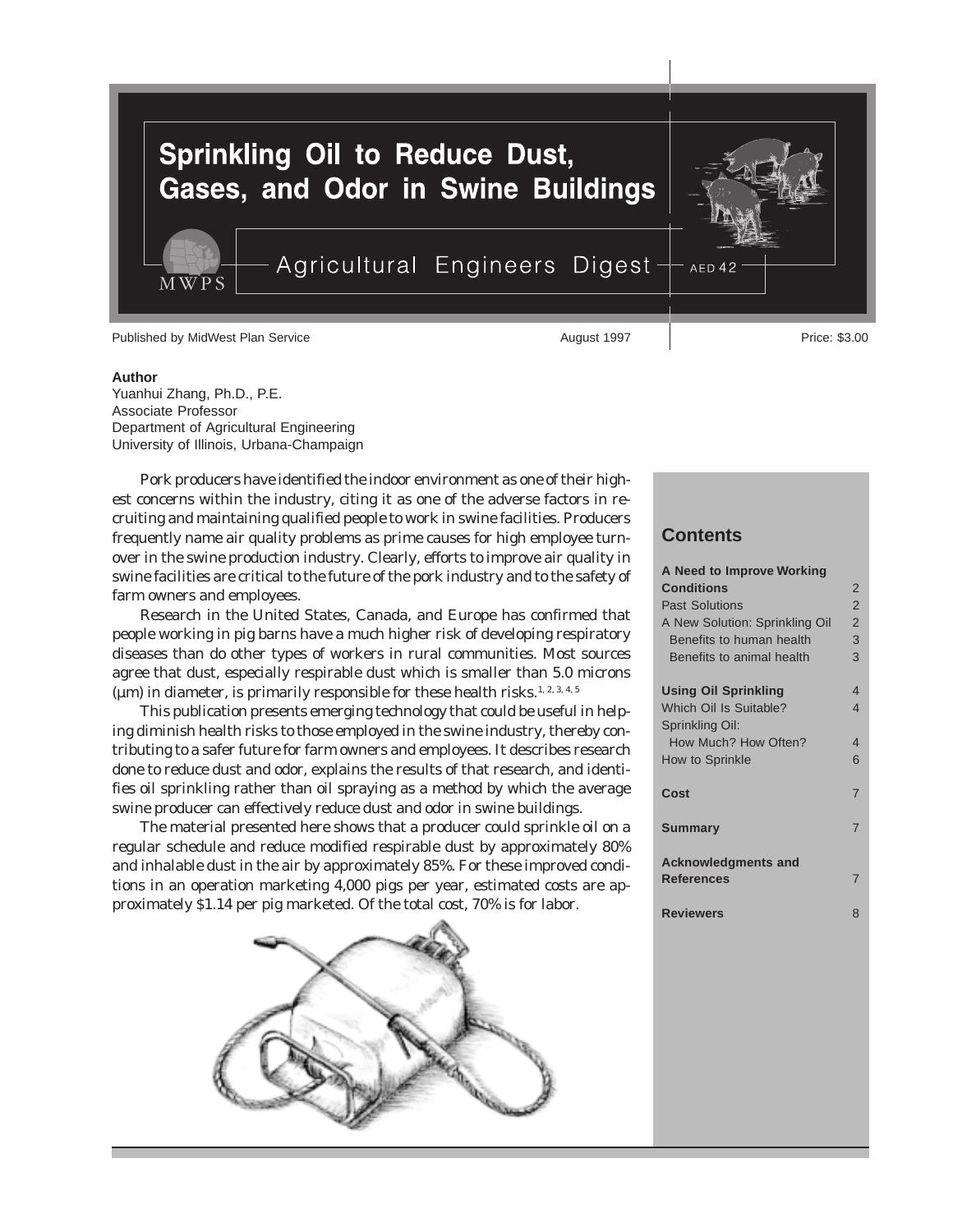# **A Need to Improve Working Conditions**

Dust is one of the biggest problems in swine buildings. The dust to be most concerned with in swine buildings falls into four categories: Respirable dust, Modified respirable dust, Inhalable dust, and Modified inhalable dust.

*Respirable dust.* In this publication, total dust refers to all of the actual dust in the air, while respirable dust refers to the dust with particle sizes smaller than 5.0 microns ( $\mu$ m). Because dust with particles this size can penetrate into respiratory tracts and lungs, it is called respirable dust. Respirable dust is a primary cause of respiratory problems.

*Modified respirable dust.* Modified respirable dust is respirable dust excluding particles smaller than  $0.5 \mu m$ . Thus, it is a measure of dust with particle sizes of 0.5 to 5.0 µm. Particles smaller than 0.5 µm are not a big concern in swine buildings because particles this size primarily are from outside air.8

*Inhalable dust.* Inhalable dust is the dust a respiratory system or a measurement device can inhale. Because of the limitations of the instrumentation, for example the sampling efficiency of optical particle counters, the instrument can measure only the dust it can inhale not the actual amount of dust in the air. Thus, the dust the instrumentation can measure is called inhalable dust. Particles collected by a human nose are a good example of inhalable dust.

*Modified inhalable dust.* Inhalable dust excluding particles smaller than 0.5 µm is called modified inhalable dust. It is a measure of dust with particle sizes of 0.5  $\mu$ m and larger.

Another big problem in swine buildings is with odors. When manure is stored in a building, anaerobic conditions develop quickly within the manure. The result is odorous, irritating, and potentially toxic gases. Gases can contribute to respiratory problems for pigs and humans.

#### **Past Solutions**

A popular practice to reduce dust in swine buildings is to add 1% to 2% of oil or fat to the feed. While adding oil or fat to the feed is effective in reducing the feed dust particles larger than  $5.0 \mu m$  in diameter, the practice is not effective in reducing respirable particles less than 5.0  $\mu$ m in diameter.<sup>6</sup> These smaller particles often are manure materials, micro-organisms, and pig skin flakes $<sup>7</sup>$  and are a</sup> primary cause of health risks because particles of

this size can penetrate deeply into the respiratory systems of humans and animals.

Another way to make working conditions in swine facilities more tolerable is to use a dust respirator, but a dust respirator provides benefit only to the user, not to the animals in the room. Unless dust respirators completely seal around the face, they can be a less-than-effective method of reducing dust and odors being breathed. Dust respirators that do fit well can be difficult and uncomfortable to breathe through. Also, not all dust respirators can filter out respirable dust. Additionally, dust respirators do not help control the amount of dust in the air and do not help improve air quality. Because of these factors, some people prefer not to wear dust respirators and look to other methods for relief from the dust in the air.

### **A New Solution: Sprinkling Oil**

Recent studies have demonstrated that sprinkling a small amount of oil in swine facilities can reduce dust and gas concentrations substantially.<sup>8, 9, 10</sup> A oneyear experiment at the Prairie Swine Center in Canada used two swine grow-finish rooms as an experiment base. One room was used as a control and was not treated; the other received a daily oil treatment. The treatment consisted of sprinkling crude canola oil daily throughout the room in variable dosages that averaged 2 ounces per 100 square feet (6 milliliters per square meter) of floor area.

On average, this treatment reduced modified respirable dust by 81% and inhalable dust in the air by 85% (Figure 1). The dust level in the treated room was much lower than the threshold limits recommended by the American Congress of Government and Industrial Hygienists $11$  and by agricultural experts.3 In fact, the particle count in the oil-sprinkled swine room was reduced to a level similar to that found in office buildings.

Over the one-year experimental period, sprinkling crude canola oil also reduced, on average, hydrogen sulfide by 27% and ammonia concentration by 30% (Figure 2). As expected, the experiments produced little change in carbon dioxide concentration because carbon dioxide is primarily exhaled from animals, and the oil treatment would have little effect on it.

Air in the treatment room was perceived as having less odor than the air in the control room. Thirty-four visitors to the control and treatment rooms scored the treatment room as having significantly less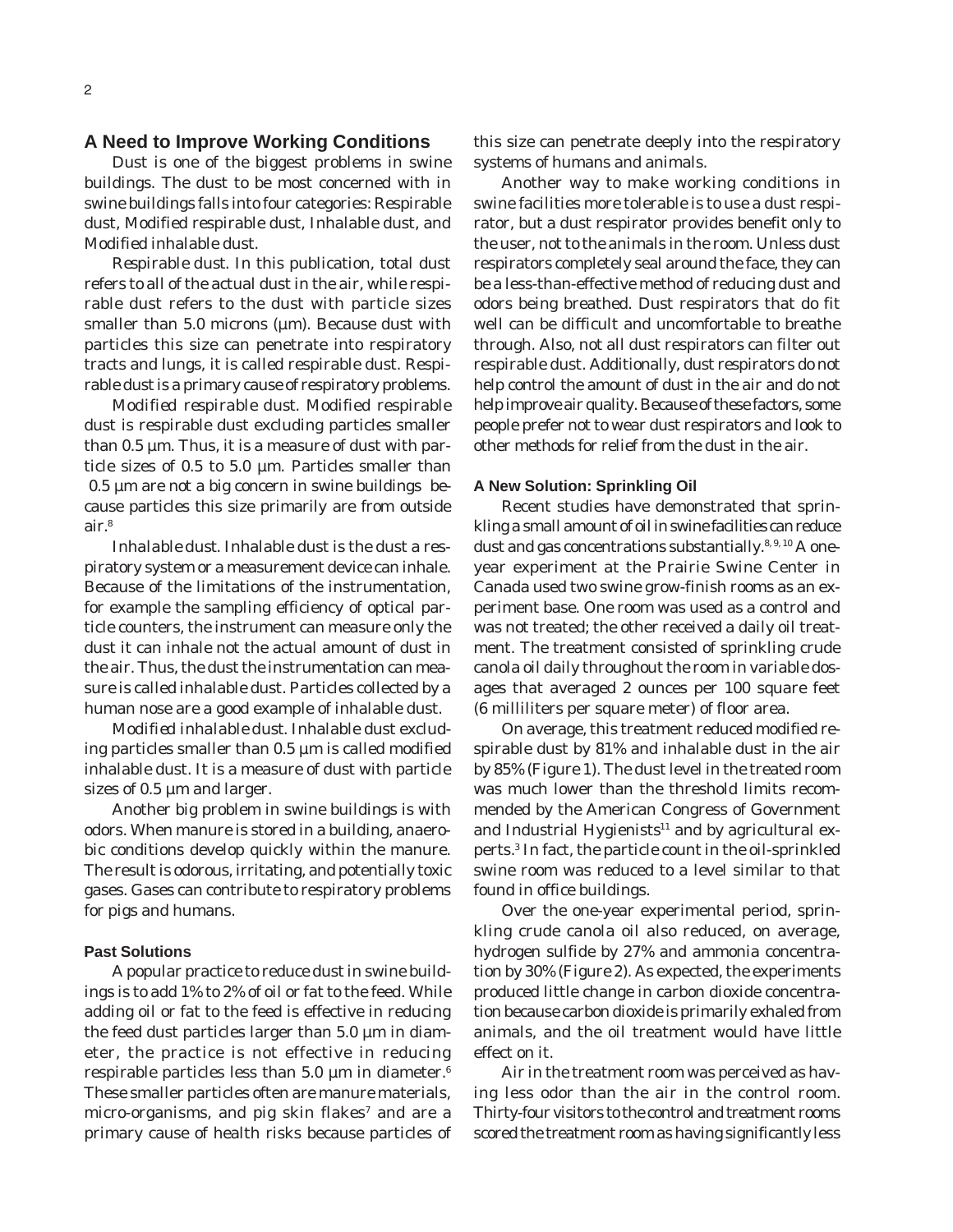odor than the control room. On a scale of  $7$  (with  $1 =$ strong in odor, 7 = no odor), the room sprinkled with oil scored 3.9, and the untreated room scored 2. The odor intensity was reduced by 50% according to the survey of these visitors.

The air quality difference between the oil-treated room and the untreated control room also could be observed visually. In the room with oil treatments, the air space appeared clear; while in the room without oil treatment, the air space appeared hazy. The air clarity levels were derived from survey data collected from the 34 visitors to the rooms during the experiment. On of a scale of 7 (with  $1 = \text{very heavy}$ , 7 = very clear), the treatment room scored 5.1, and the control room scored 2.9 for clarity of room air.

#### **Benefits to human health**

To determine if the research had effects on human health, 20 people who had never been exposed to swine environments did light exercise in three different spaces: a normal office, a properly sprinkled swine grow-finish room, and a non-sprinkled swine finishing room that served as a control for the experiment. Each subject spent one day in each room and exercised enough to simulate a barn worker's level of workload when he was in a swine room. The preset bike exercise was calibrated so that everyone would do the same amount of work. When not exercising, the subjects spent additional time in the rooms doing casual work.

Respiratory functions and white blood cell count were measured before and after the subjects were exposed to the conditions in the three rooms. Comparing the measurements revealed no significant difference between the results from the office and the oil-sprinkled room. However, results from the control room were significantly different from the results in both the office and the oil-sprinkled room.

Results from the control room showed that subjects experienced declines in respiratory functions and increases in white blood cell count. In particular, forced expiratory volume in one second (FEV1) of the human subjects declined 10% in the control room compared with 2% in the oil-sprinkled room. FEV1 is a measure of lung power, and a decline of FEV1 indicates a decrease in breathing efficiency.

Compared with the results from exposure to an office environment, the white blood count of the human subjects increased 42% in the control room compared with 3% in the oil-sprinkled room. White blood count is an indicator of how hard one's immune



**Figure 1. Effect of oil sprinkling on dust concentrations. Data are the means of three treatments in a one-year experiment in two identical swine grow-finish rooms.**



**Figure 2. Effect of oil sprinkling on gas concentrations. Data are the means of three treatments in a one-year experiment in two identical swine grow-finish rooms.**

system fights against alien pathogens. A higher white blood count indicates the body's immune system is fighting harder.

These human health results are from the acute responses of a relatively small population. Since the subjects in the study were never exposed to a swine environment before, they tended to be more responsive to the enclosed swine facility used in the test. It is not conclusive yet that oil sprinkling will prevent lung dysfunction in swine workers, but initial results are promising. The effect of the oil sprinkling technology on chronic response and lung functions of swine workers needs a long-term study on a larger population before definitive conclusions are possible.

#### **Benefits to animal health**

Lung lesions of 72 pigs from the treatment and control rooms (36 pigs from each room) were examined. There was no significant difference between lung lesions of pigs in the treatment group and the control group, neither was there a significant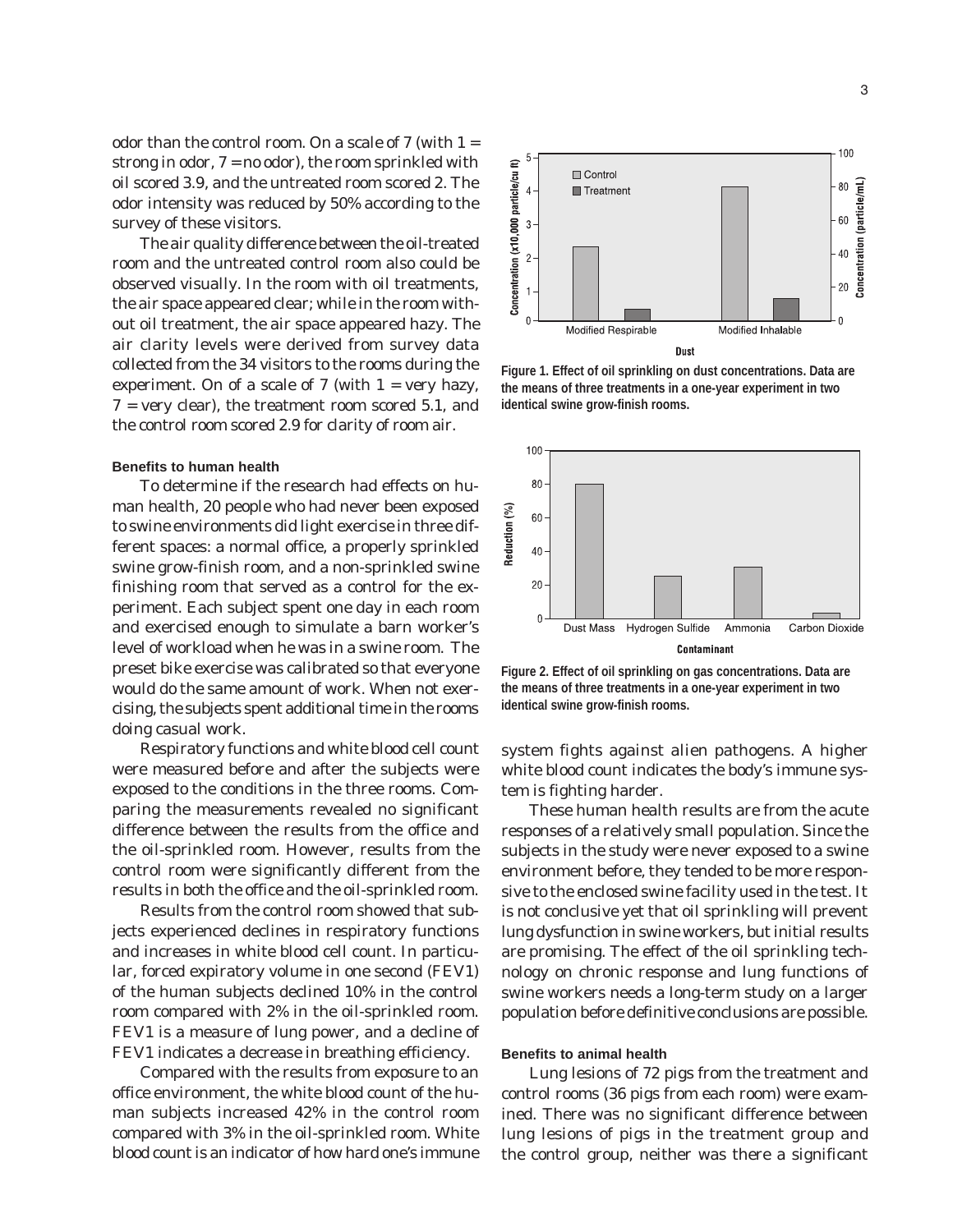difference in pig performance between the groups. No abnormal behavior or respiratory symptoms of pigs were reported throughout the experiment, and sprinkling oil had no observed adverse effect on the pigs' health. How much oil sprinkling improves animal health needs further study. It is fair to say that with improved air quality in barns, animal well being could be improved.

## **Using Oil Sprinkling**

The term *sprinkle* means that the oil is applied under low pressures and gives a shower-like effect. S*pray* means that the oil is applied at high pressure and gives a fog-like effect. Compared to the technology developed in Europe, which sprayed an oil-water mixture (95% water, 5% rape seed oil) at high pressure  $(2,350 \text{ psi})$ ,<sup>12</sup> sprinkling pure oil at low pressure has at least three advantages over spraying:

(1) No water is added to the oil, thus, no moisture is added to the barn air space. This feature is particularly important for cold climate swine housing because the cost of extra ventilation for moisture control is a major concern in the heating season.

(2) No aerial oil mist occurs because the oil is sprinkled at a low pressure (30 psi). Therefore, there appear to be no harmful effects on workers' health.

(3) Simplified equipment design and low pressure reduce the cost of a sprinkling system.

### **Which Oil Is Suitable?**

Vegetable oils are recommended for this application because they are readily available, economical, and biologically safe to the animals. Crude canola, purified canola, flax, corn, sunflower, and soybean oil were tested in the laboratory. Results show all these vegetable oils are suitable for sprinkling in animal buildings. Due to slight differences in viscosity, the tested oils should be sprinkled at appropriate combinations of temperatures and pressures. The nozzle used in the tests was a fan type nozzle with an oval opening of 0.5 mm x 1 mm (similar to an 8003 or 11003 tip). This nozzle size range is common for commercial backpack sprayers.

Figure 3 shows the recommended temperatures and pressures for the six oils tested. If the sprinkling pressure is too high at a given temperature, the oil droplets may form an aerial mist which could be a health hazard. If the pressure is too low,

drizzling will occur, causing poor distribution of oil onto the floor area and low efficiency of dust reduction.

For example, crude canola oil (Figure 3a) should be sprinkled at 25 lbs/in<sup>2</sup> (psi) pressure or higher when oil temperature is 50 F (10 C), and only 17 psi pressure or higher is needed at 104F (40 C). For all six oils, sprinkling at 30 psi will work in most barns where temperatures are in the range of 50 to 104F (10 to 40C).

Generally, oils do not need to be heated, but oils should be kept at about room temperature (60 to 70 F; 15 to 20 C) before sprinkling. If the oil is stored outside or in an unheated room in the winter, the oil should be brought to a heated room to allow the oil temperature to increase to room temperature before sprinkling. Sprinkling at an oil temperature lower than  $50 F (10 C)$  may result in difficult sprinkling and poor dust reduction efficiency.

### **Sprinkling Oil: How Much? How Often?**

The experiments showed that sprinkling more oil does further reduce dust and odor. However, sprinkling too much oil may cause an oily environment and create a greasy residue on room surfaces such as floors and pen partitions. Therefore, the proper technique is to strike a balance between dust and odor abatement and an excessively oily environment.

One way to help achieve that balance is to sprinkle more frequently. The experiments showed that with the same daily average dosage, sprinkling more often (e.g., once every day) is more effective than less often (e.g., once every other day). Sprinkling more often than once per day may not be practical because the amount of oil sprinkled would be too small.

Experiments also have shown that a variable oil application rate is more effective in reducing dust and odor and uses less oil than a constant oil application rate. A variable application rate means sprinkling different amounts of oil on different days, while a constant oil application rate means sprinkling the same amount of oil every day.

One tested formula for sprinkling oil in growfinish rooms is shown in Table 1 and Figure 4. This schedule is to sprinkle 0.12 ounce/ft² (40 mL/m²) per day for the first two days;  $0.06$  ounce/ft<sup>2</sup> (20 mL/m<sup>2</sup>) per day for the second two days; and 0.015 ounce/ft<sup>2</sup>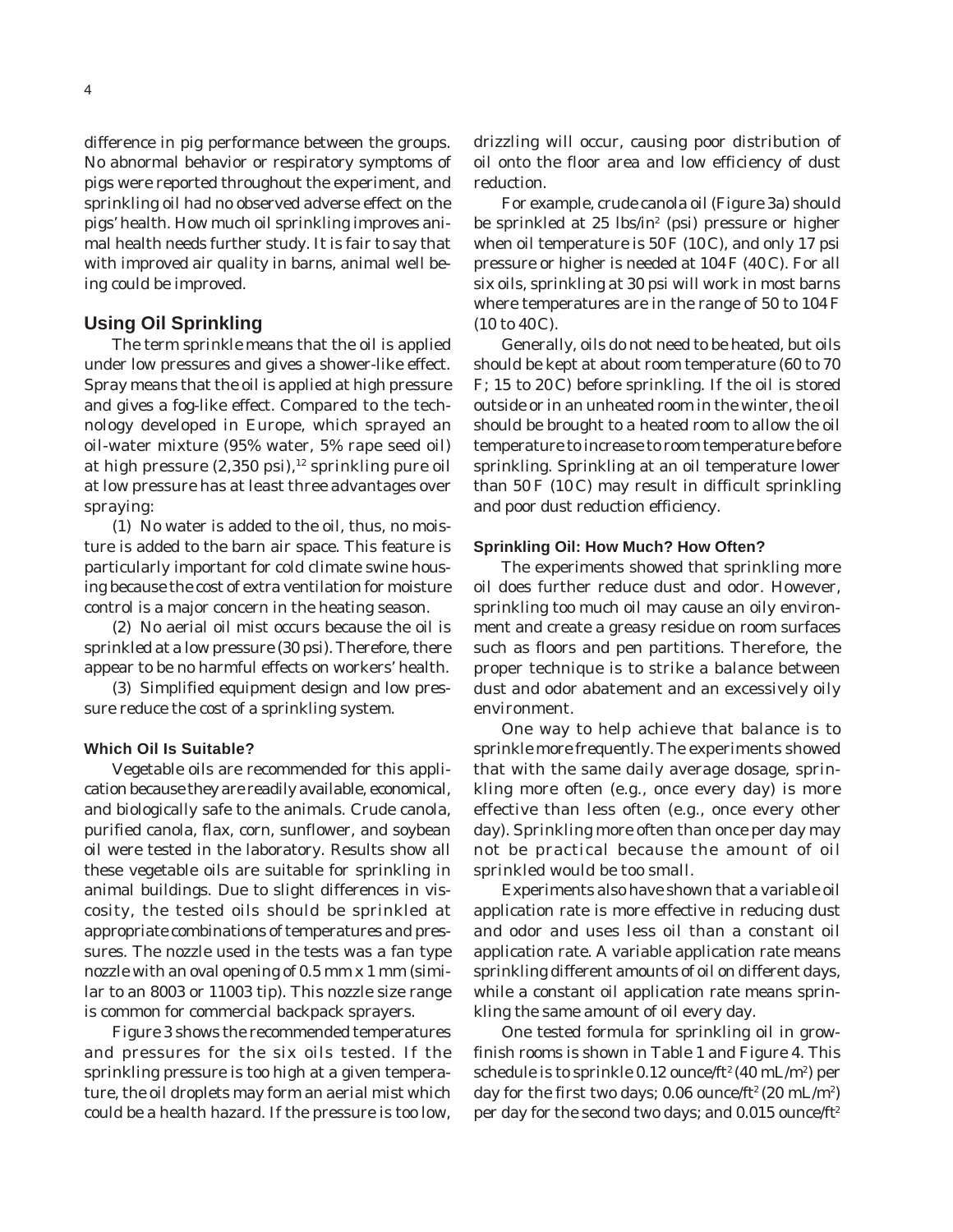

**Figure 3. Recommended temperatures and pressures at which oil is sprinkled. The shaded area at the lower left corners indicates poor sprinkleability, and the shaded area at the upper right corner indicates mist generation.**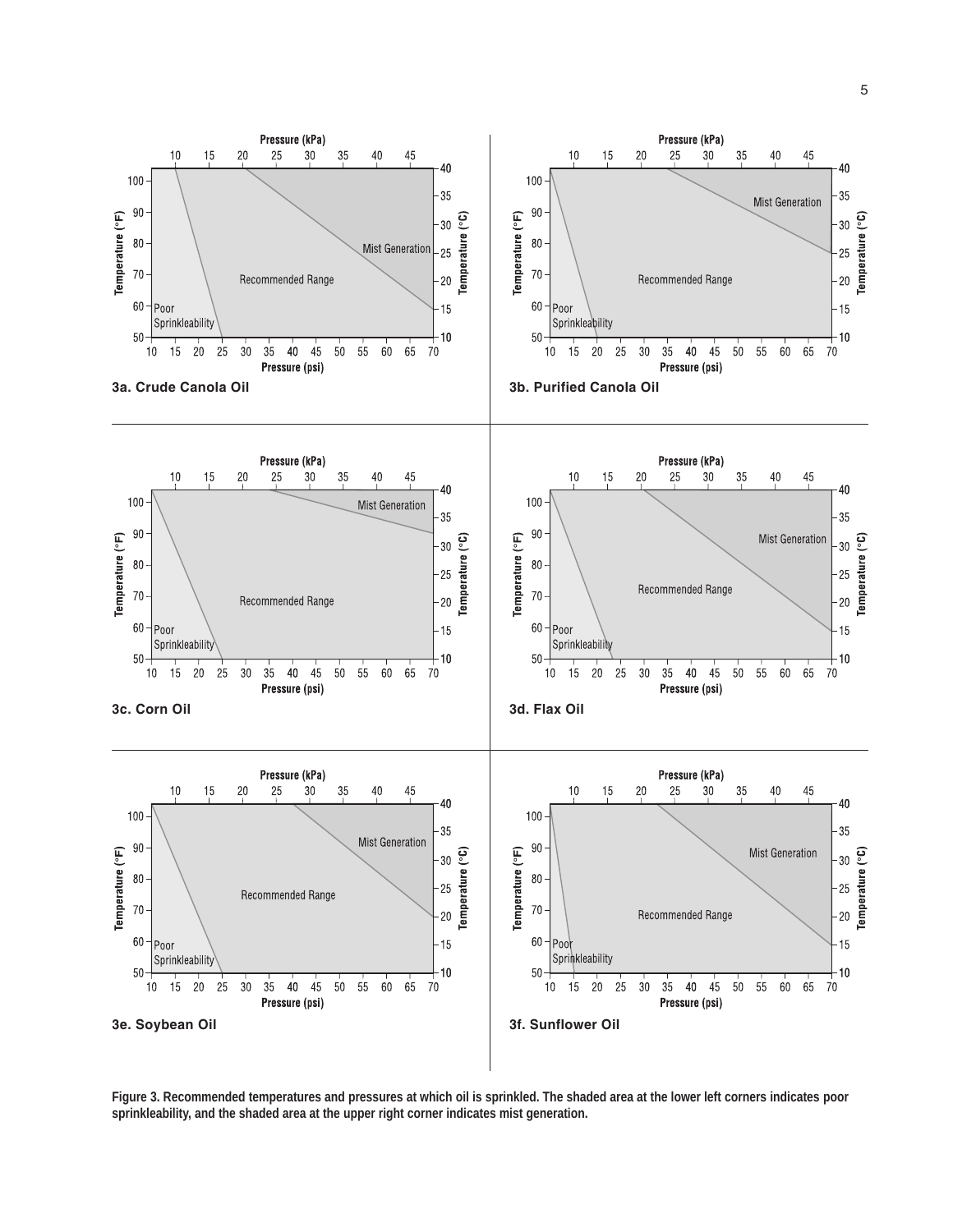$(5 \text{ mL/m}^2)$  per day for the remaining days in a sprinkling cycle. After each two weeks of 0.015 ounce/ft<sup>2</sup>  $(5 \text{ mL/m}^2)$  application, a 0.06 ounce/ft<sup>2</sup> (20 mL/m<sup>2</sup>) surge (one day application) might be needed to keep the dust concentration down (Figure 4). This surge is applied only once every two weeks.

Using this schedule reduced both respirable and inhalable dust concentrations more than 80% without creating greasy pens and walkways. Approximately two-thirds of a quart (0.6 liter) was used for each pig marketed, or 33 gallons per 1,000 square feet per year.

The recommended sprinkling schedule in Table 1 also can be used in farrowing and weaning rooms. Similar dust reduction was found when oil was sprinkled in those kinds of facilities. A rule-of-thumb is that the sprinkling rate should be reduced or even stopped when the surface appears wet (usually changes color). Periodic power washing is recommended for the rooms sprinkled with oil.

Using this schedule in all-in-all-out (AIAO) swine facilities during the experiments resulted in about 10% more time being spent on power washing the oil-sprinkled room than the control room. Since the amount of oil sprinkled is small, slipperiness is not a problem.

#### **How to Sprinkle**

Other than sprinkling at the proper combination of temperature and pressure, the sprinkling process is fairly straightforward. The experiments at the Prairie Swine Center used a backpack sprayer with a pressure gauge commonly used for chemical spray. That device was found to be quite suitable. Both fan-shaped and circular nozzles provided good results.

Due to the small quantity of oil to be sprinkled over a large room floor area, the sprinkling process needs to be quick. It takes approximately three minutes to sprinkle a  $2,000$  square feet  $(180 \text{ m}^2)$  room.

Sprinkling should cover the entire floor area including sleeping and dunging areas, pig bodies, and operator walkways (Figure 5). Care should be exercised to minimize sprinkling on walls and pen partitions as oil residue can be hard to remove from these areas. In practice, sprinkling may not be uniform. When a spot on the floor appears oily, the spot should not be sprinkled.

During the sprinkling, the nozzle should be kept 30 inches (0.8 m) above the floor (about pen partition level). Sprinkling too far from the floor will cause

more oil to be sprinkled on walls or wall partitions. Holding the sprinkler too close to the floor may result in poor oil coverage on the floor area. When sprinkling using a backpack sprayer, the operator should periodically pump the sprayer to keep the pressure in the correct range.

**Table 1. Recommended sprinkling schedule for AIAO swine buildings.**

| Day                         | <b>Application Rate</b>                           | Oil needed to sprinkle<br>a 42 x 48 ft room<br>$(12.8 \times 14.6 \text{ m})$ |
|-----------------------------|---------------------------------------------------|-------------------------------------------------------------------------------|
| 1 and $2$                   | 0.13 oz/ft <sup>2</sup> (40 mL/m <sup>2</sup> )   | 2 gal (7.6 L)                                                                 |
| $3$ and $4$                 | $0.06$ oz/ft <sup>2</sup> (20mL/m <sup>2</sup> )  | 1 gal (3.8 L)                                                                 |
| 5 through 14                | $0.015$ oz/ft <sup>2</sup> (5 mL/m <sup>2</sup> ) | 1 quart (0.9 L)                                                               |
| 15                          | 0.06 oz/ft <sup>2</sup> (20 mL/m <sup>2</sup> )   | 1 gal (3.8 L)                                                                 |
| Every 2 weeks<br>thereafter | $0.06$ oz/ft <sup>2</sup> (20mL/m <sup>2</sup> )  | 1 gal (3.8 L)                                                                 |



**Figure 4. Recommended sprinkling schedule for AIAO swine buildings.**



**Figure 5. A backpack sprayer commonly used for chemical spray is quite suitable. The nozzle should be about 30 inches above the floor. Sprinkling should cover the entire floor area including sleeping and dunging areas, pig bodies, and operator walkways.**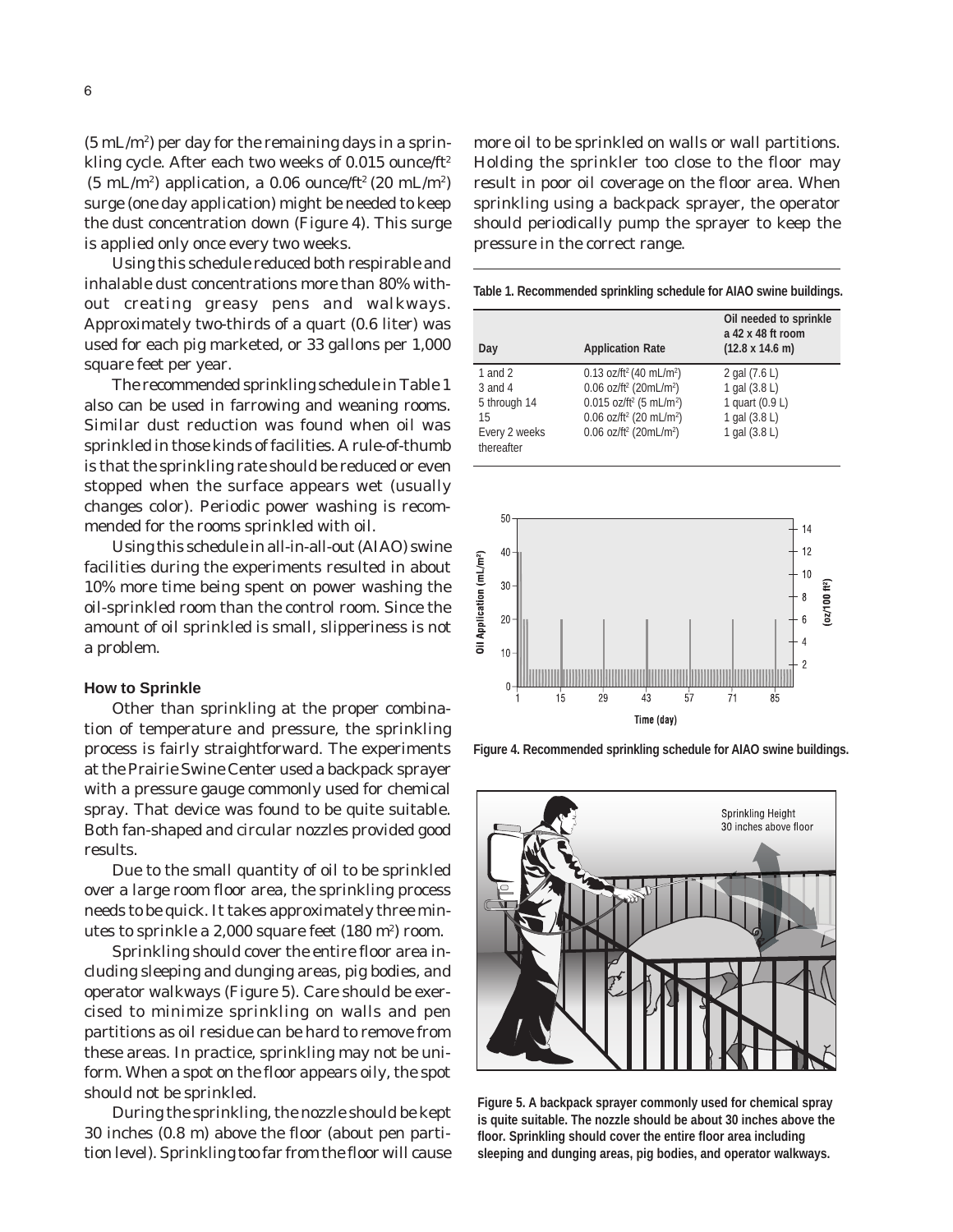# **Cost**

The cost of the sprinkling equipment will vary depending on whether a manual or an automatic sprinkling system is used. The backpack sprinkler used in this study, for example, cost approximately \$120.

Using a variable sprinkling formula (e.g., a 0.12-, 0.06-, and 0.015-ounce/ft² (40-, 20-, and 5 -mL/m²) variable daily dosage as described above), consumes approximately two-thirds of a quart (0.6 L) per pig marketed for a grow-finish facility. The cost of oil sprinkled in this manner is much less than the typical cost of oil added into the feed for dust control. If the oil consumed as a feed additive is replaced by the same amount of nutrient-content feed, the oil sprinkling technology could reduce production costs.

For example, a feed ration with 1.5% oil represents 10 pounds of oil consumed by a market pig. If the 10 pounds of oil (about 3 gallons, \$6) were replaced by 30 pounds of feed with a similar amount of nutrients (approximately \$2), and two pounds oil (\$1) and two dollars of labor (two-thirds of the total cost for sprinkling) were used for sprinkling, the cost saving could be one dollar per pig marketed.

Assume a 200 farrow-to-finish swine facility, which produces 4,000 market pigs annually, has 20,000 square feet of total floor area. The total annual cost of sprinkling oil over the area using a backpack sprayer would be approximately \$4,560 (See Table 2). Most of the cost (two-thirds of the total cost) for oil sprinkling is from the labor. If the sprinkling were combined with daily inspection, labor costs could be minimized. With improved working environments in swine buildings, qualified stock persons could be retained, and workers' satisfaction could be enhanced. That could offset the labor cost of oil sprinkling.

| Table 2. Annual cost of sprinkling a 20,000 ft <sup>2</sup> swine facility. |                     |  |  |
|-----------------------------------------------------------------------------|---------------------|--|--|
| <b>Item</b>                                                                 | Cost                |  |  |
| Backpack sprayer                                                            | \$120               |  |  |
| Oil, (660 gallons $@$ \$2/gal)                                              | \$1,320             |  |  |
| Labor: Person-hour to sprinkle, 360-hr, \$8/hr                              | \$2,880             |  |  |
| Extra time for power wash, 30-hrs, \$8/hr                                   | \$240               |  |  |
| <b>Total cost</b>                                                           | \$4,560             |  |  |
| Cost per pig marketed                                                       | \$1.14/pig marketed |  |  |

## **Summary**

Sprinkling oil to reduce dust and odors has been successful in several studies done at the Prairie Swine Center in Canada. The method of application was a daily sprinkling using a backpack sprayer, which may be the best choice for use in many small barns. The next step in developing this technology is to design an automated system with cost-effective automated equipment for sprinkling oil. Such a system might be most effective in large facilities. An automatic sprinkling system could be similar to, or incorporated with, an existing water sprinkling system for evaporative cooling. Conventional water sprinkling systems have an operating pressure of 30 psi, which is suitable for sprinkling rather than spraying oil.

#### **Acknowledgments and References**

Much of the research was done when the author was at the Prairie Swine Center, Canada. The author acknowledges the financial support from the following Canadian Agencies: National Science and Engineering Research Council, Canada-Saskatchewan Green Plan, and Saskatchewan Agricultural Development Fund. Collaboration from Dr. E. M. Barber, University of Saskatchewan and Dr. J.J.R. Feddes, University of Alberta, and technical support from Prairie Swine Center staff are appreciated.

- 1. Atwood, P., R. Brouwer, P. Ruigewaad, P. Versloot, R. D. Wit, D. Heederik and J. S. M. Boleig. 1987. A study of the relationship between airborne contaminants and environmental factors in Dutch swine confinement buildings. Amer. Ind. Hygin. Assoc. Journal 48:745-751.
- 2. Donham, K. J. 1986. Hazardous agents in agricultural dusts and methods of evaluation. Am. J. Ind. Med. 10: 205-220.
- 3. Donham, J. K., P. Haglind, Y. Peterson, R. Rylander and L. Belin. 1989. Environmental and health studies of workers in Swedish swine confinement buildings. British Journal of Industrial Medicine 40:31-37.
- 4. Dosman, J. A., B. L. Graham D. Hall, P. Pahwa, H. H. McDuffie and M. Lucewicz. 1988. Respiratory symptoms and alterations in pulmonary function tests in swine producers in Saskatchewan: Results of a survey of farmers. J. Occup. Med. 30:715-720.